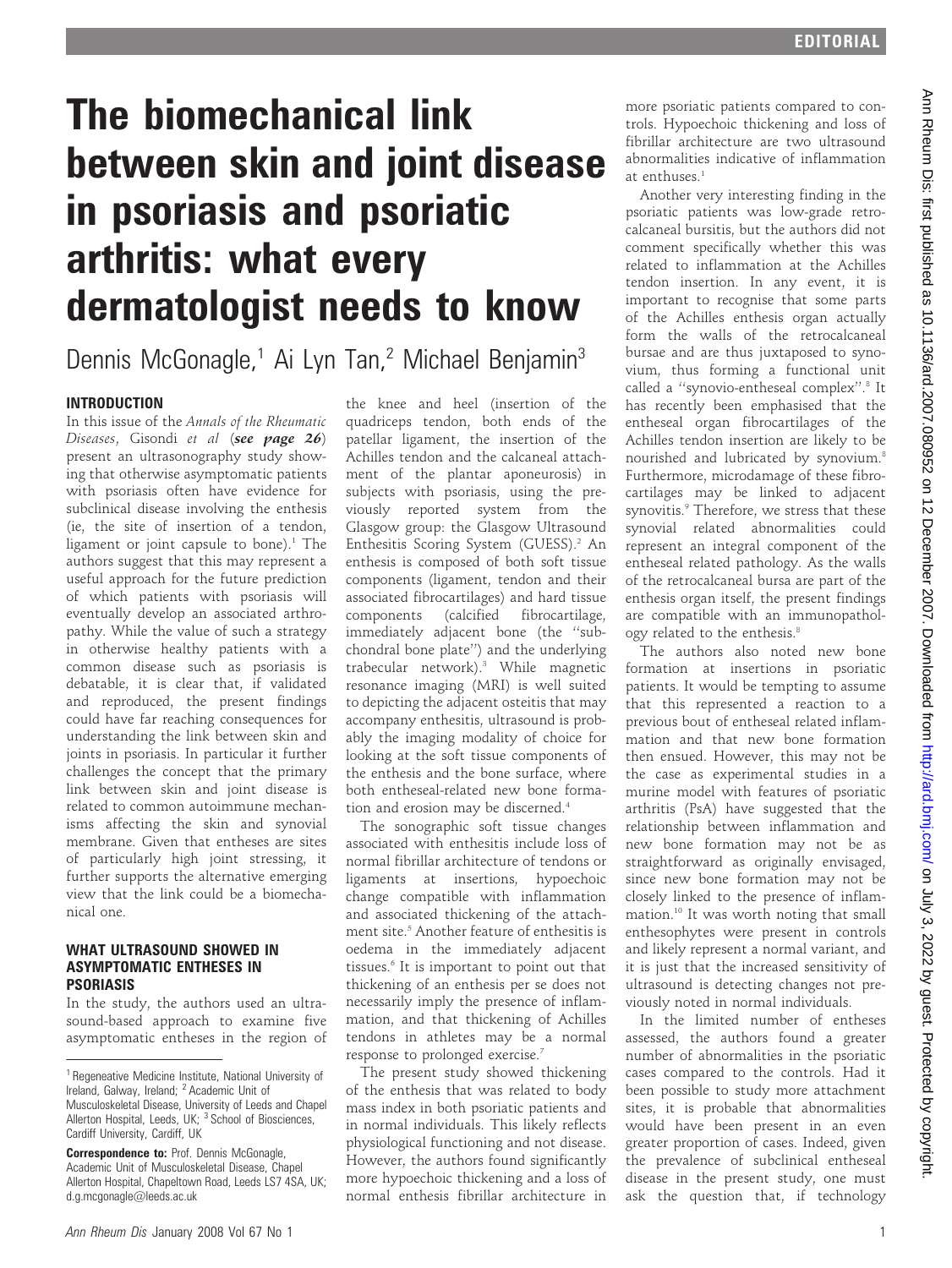permitted and all entheses could be systematically evaluated, might subclinical entheseal abnormalities be universal in patients with psoriasis? Also, might there be differences between type 1 and type 2 psoriasis? And could the entheseal abnormalities be more closely related to plaque psoriasis rather than other variants?

# EVIDENCE OF ENTHESITIS IN OTHER IMAGING STUDIES IN PSORIASIS WITHOUT ARTHRITIS

The findings of this study resonate with an important investigation from the 1970s in which Namey and Rosenthall demonstrated that in patients with psoriasis but no joint symptoms, bone seeking isotopes were taken up in a periarticular distribution.<sup>11</sup> Given the strong functional interdependence between the enthesis and adjacent bone surfaces (that may be lined by fibrocartilage, forming part of an enthesis organ), a conceptual link between these pioneering studies and enthesitis now exists. Another imaging study published in the dermatology literature utilising conventional MRI showed that hand abnormalities were common in patients with psoriasis but not in healthy controls.12 Specifically, pericapsular tissue oedema that we would consider to be linked to an entheseal associated pathology was noted in asymptomatic finger joints in subjects with psoriasis.12

# FUTURE STRATEGIES USING ULTRASOUND IN SUBJECTS WITH PSORIASIS BUT NOT ARTHRITIS

Although intriguing, the present findings must be taken as preliminary and need to be reproduced and extended. However, the wide availability, low costs and ability to scan repeatedly should allow ultrasound observations to be extended in a systematic way, unlike the previous nuclear medicine and MRI studies in normal individuals that have not been validated. The ease of access and utility of ultrasound in the assessment of the enthesis offers a major advantage over MRI and nuclear medicine. The authors are to be congratulated on the degree of forethought that was given in matching psoriasis cases with controls for body mass index (BMI). Also, the steps taken by the sonographers to avoid direct contact with patients so as not to see the psoriasis and scanning in a darkened room would help reduce bias. However, in those patients with plaque psoriasis around the knee, it would be difficult

not to be aware of this. Furthermore, there is the issue of validation of the findings where the gold standard must always be histological assessment. While ultrasound is validated for florid synovitis there is understandably a lack of validation for low-grade changes, such as those reported in the present study.13 It is also unlikely that these findings will be applied to the screening of asymptomatic patients with psoriasis given the prevalence of the latter and the lack of damage noted in the present study. However, if the findings can be replicated, they could provide a platform for the acceptance of a new model linking skin and joint disease in the psoriasis-related spectrum. Furthermore, the future addition of power Doppler imaging to study protocols could add additional useful information about subclinical entheseal associated vascular changes.14

# WHAT IS IMAGING TELLING US ABOUT PSORIASIS AND THE PATHOGENESIS OF PSORIATIC ARTHRITIS?

We feel that the accumulating imaging data, including that of the present study, increasingly suggest that the theories related to either autoimmunity directed against shared skin and synovial membrane antigens or some intrinsic angiogenic skin and synovial membrane perturbation, no longer adequately capture the essence of the disease (fig 1A). Indeed, imaging and pathogenesis studies such as the present one are supported by recent genetic studies challenging the MHC class 1 link with PsA.15 Because a prime feature of entheses is stress dissipation, and since even ''normal'' insertions are sites of microdamage, we think that ''tissue specific factors'' shared by the joint and skin are critical for disease expression (fig 1B).<sup>16</sup>

For the skin, a propensity for psoriasis is noted over extensor surfaces. It is also noteworthy that psoriasis can be induced in susceptible individuals by the mechanical effect of stripping sticky tape off the skin, which is thought to be related to tissue microdamage.17 With respect to the joint, an association between recalled joint injury and PsA, but not rheumatoid arthritis, is well reported.<sup>18</sup> At the microscopic level we have recently shown that the normal enthesis is a structure that may be riddled with microdamage and tissue repair responses.<sup>9 19</sup> It is possible that dysregulation of key molecular pathways at these ''interface tissues'' could trigger innate immune activation.<sup>20</sup> This scenario is supported by emerging genetic studies in both psoriasis and PsA where pivotal innate immune cytokine polymorphisms have been reported.<sup>21</sup> Given the predisposition of entheses to microdamage and the present findings in psoriatic patients, we believe that the time has now come to explore the molecular basis for this altered biomechanical response to joint stressing (fig 1B).



Figure 1 A. According to the traditional model of the pathogenesis of psoriasis and psoriatic arthritis (PsA), T cell (TC) directed autoimmunity against a common skin and synovial antigen is responsible for inflammation (IF). However, such an antigen has not been defined. B. An alternative scenario is that the enthesis (E), the associated bone (B) and the adjacent soft tissues are sites of high mechanical stressing that make them particularly prone to microdamage (MD) and this triggers inflammation. The association between psoriasis and injury is well recognised and the alternative model for PsA pathogenesis is that tissue specific factors (biomechanical stressing and microdamage) related to the enthesis trigger joint disease.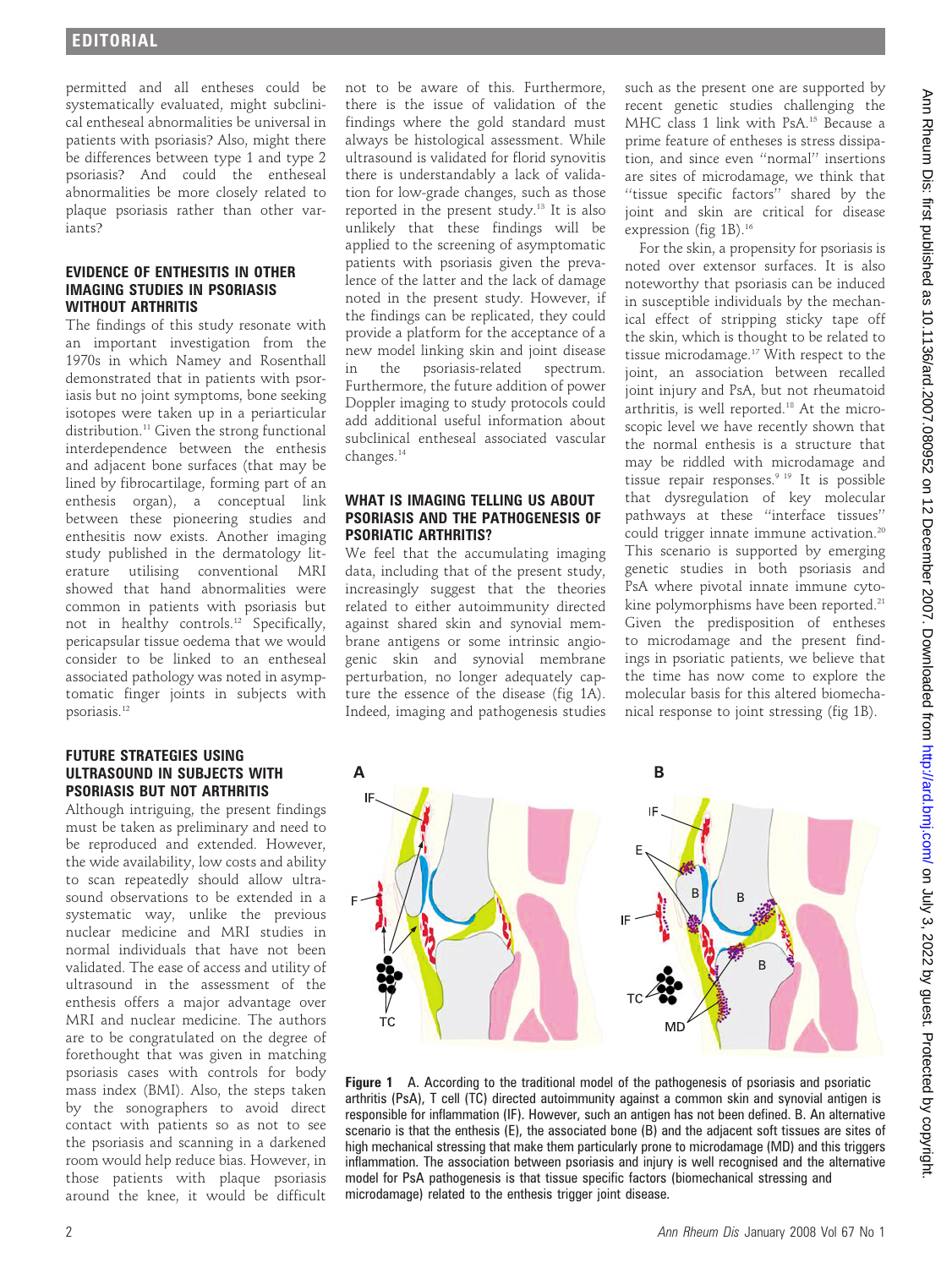

**Figure 2** A diagrammatic comparison of the interface between the epidermis and dermis of the skin (A) and a fibrocartilaginous tendon or ligament insertion on bone (B). In both cases an avascular tissue (epidermis, E; fibrocartilage, F) is attached to a vascular tissue (dermis, D; bone, B) at an irregular interface that protects against shear (arrows). Note that the fibrocartilage at the enthesis has a tidemark (T) that separates two tissues of different physical properties (calcified fibrocartilage, CF; uncalcified fibrocartilage, UF) and that the epidermis has a stratum granulosum (SG) at the interface between the mechanically significant cornified layer (CL) and the deeper, living epidermal cells. Furthermore, the distribution of blood vessels (BV) is confined to discrete anatomical territories, namely the dermis in the skin (there is a rich capillary bed in the papillary layer immediately beneath the epidermis) and the bone at the enthesis. Of particular note is that either dermal inflammation (in the case of the skin) or osteitis (in the case of psoriatic arthritis) are well recognised. This figure shows how ''non-immunological'' or tissue specific factors could be key to the expression of disease at these two different sites.

# SHARED MICROANATOMICAL SIMILARITIES BETWEEN THE SKIN AND AN ENTHESIS

Some important microanatomical considerations must be considered both by dermatologists and by rheumatologists with respect to a comparison between the structure of the skin and that of a fibrocartilaginous enthesis. Both share the common feature of integration between two different types of tissues: for the skin it is the epidermis and dermis, and for the enthesis it is the bone and fibrocartilage of the tendon or ligament (fig 2). At either site (skin or enthesis), the mechanical properties of the two integrated tissues differ considerably and this leads to stress concentration at the tissue interfaces. At both sites, stress concentration is dissipated and tissue union promoted by increasing the surface area of contact between the tissues (fig 1). This increases the resistance to shear. It is also important to note that the epidermis and the healthy enthesis fibrocartilage are avascular, but the dermis and the bone are both highly vascular. In both cases, blood vessels get as close to the avascular tissue as possible. In the skin, the vessels form a plexus in the papillary layer (the rete subpapillare) and in enthesis,

exchange vessels are abundant in the subchondral bone marrow.

One could even consider that the tidemark at an enthesis (that marks the outer limit of calcification and thus separates two tissues of very different physical properties) has something of a counterpart in the abrupt interface that exists at the level of the stratum lucidum/granulosum between living and dead cells in the epidermis. Here, too, there must be an abrupt change in mechanical properties. A remarkable feature of reactive arthritis is a rash on the soles of the feet (keratoderma blenorrhagicum) that is histologically identical to psoriasis.<sup>22</sup> The biomechanical similarities of weight-bearing thick skin to the enthesis provide a novel way of thinking about this condition.

In view of the breadth of similarity between the skin and entheses, it is worth remembering that the epidermis and the dermal papillary layer function as a unit in psoriasis. Whether the subchondral plate and enthesis fibrocartilage behave as a similar ''unit'' in spondyloarthropathy is not clear, but the strong association between enthesitis and adjacent osteitis perhaps suggests that this is now worthy of consideration.<sup>23</sup>

# **CONCLUSION**

To summarise, the study of Gisondi et al in the current issue of Annals of the Rheumatic Diseases emphasises yet again how imaging has the potential to transform our understanding of psoriasis and PsA. Given that psoriasis and PsA represent inflammation at two different target tissues that cannot be explained adequately by traditional autoantibody and autoimmune paradigms, studies such as the present one have implications for diseases that manifest at two or more different locations. Estimates as to the prevalence of PsA in subjects with psoriasis vary greatly, ranging from 6% to 39%.24 Approaches such as those used by Gisondi et al could certainly address this from the epidemiological perspective and shed further light on both psoriasis and PsA.

#### Competing interests: None declared

Accepted 31 October 2007

Ann Rheum Dis 2008;67:1–4. doi:10.1136/ard.2007.080952

## **REFERENCES**

- Gisondi P, Tinazzi I, El-Dalati G, Gallo M, Biasi D, Barbara LM, et al. Lower limbs enthesopathy in psoriatic patients without clinical signs of arthropathy: a hospital based case-control study. Ann Rheum Dis 2007;67:26–30.
- 2. **Balint PV,** Kane D, Wilson H, McInnes IB, Sturrock RD. Ultrasonography of entheseal insertions in the lower limb in spondyloarthropathy. Ann Rheum Dis 2002;61:905–10.
- 3. Benjamin M, McGonagle D. The anatomical basis for disease localisation in seronegative spondyloarthropathy at entheses and related sites. J Anat 2001;199:503–26.
- 4. **Kane D.** The role of ultrasound in the diagnosis and management of psoriatic arthritis. Curr Rheumatol Rep 2005;7:319–24.
- 5. Olivieri I, Barozzi L, Padula A. Enthesiopathy: clinical manifestations, imaging and treatment. Baillieres Clin Rheumatol 1998;12:665–81.
- 6. McGonagle D, Conaghan PG, Emery P. Psoriatic arthritis: a unified concept twenty years on. Arthritis Rheum 1999;42:1080–6.
- 7. Kongsgaard M, Aagaard P, Kjaer M, Magnusson SP. Structural Achilles tendon properties in athletes subjected to different exercise modes and in Achilles tendon rupture patients. J Appl Physiol 2005;99:1965–71.
- 8. McGonagle D, Lories RJ, Tan AL, Benjamin M. The concept of a ''synovio-entheseal complex'' and its implications for understanding joint inflammation and damage in psoriatic arthritis and beyond. Arthritis Rheum 2007;56:2482–91.
- 9. Benjamin M, McGonagle D. Histopathologic changes at ''synovio-entheseal complexes'' suggesting a novel mechanism for synovitis in osteoarthritis and spondylarthritis. Arthritis Rheum 2007;56:3601-9.
- 10. Lories RJ, Matthys P, de Vlam K, Derese I, Luyten FP. Ankylosing enthesitis, dactylitis, and onychoperiostitis in male DBA/1 mice: a model of psoriatic arthritis. Ann Rheum Dis 2004;63:595–8.
- 11. **Namey TC.** Rosenthall L. Periarticular uptake of 99 mtechnetium diphosphonate in psoriatics: correlation with cutaneous activity. Arthritis Rheum 1976;19:607–12.